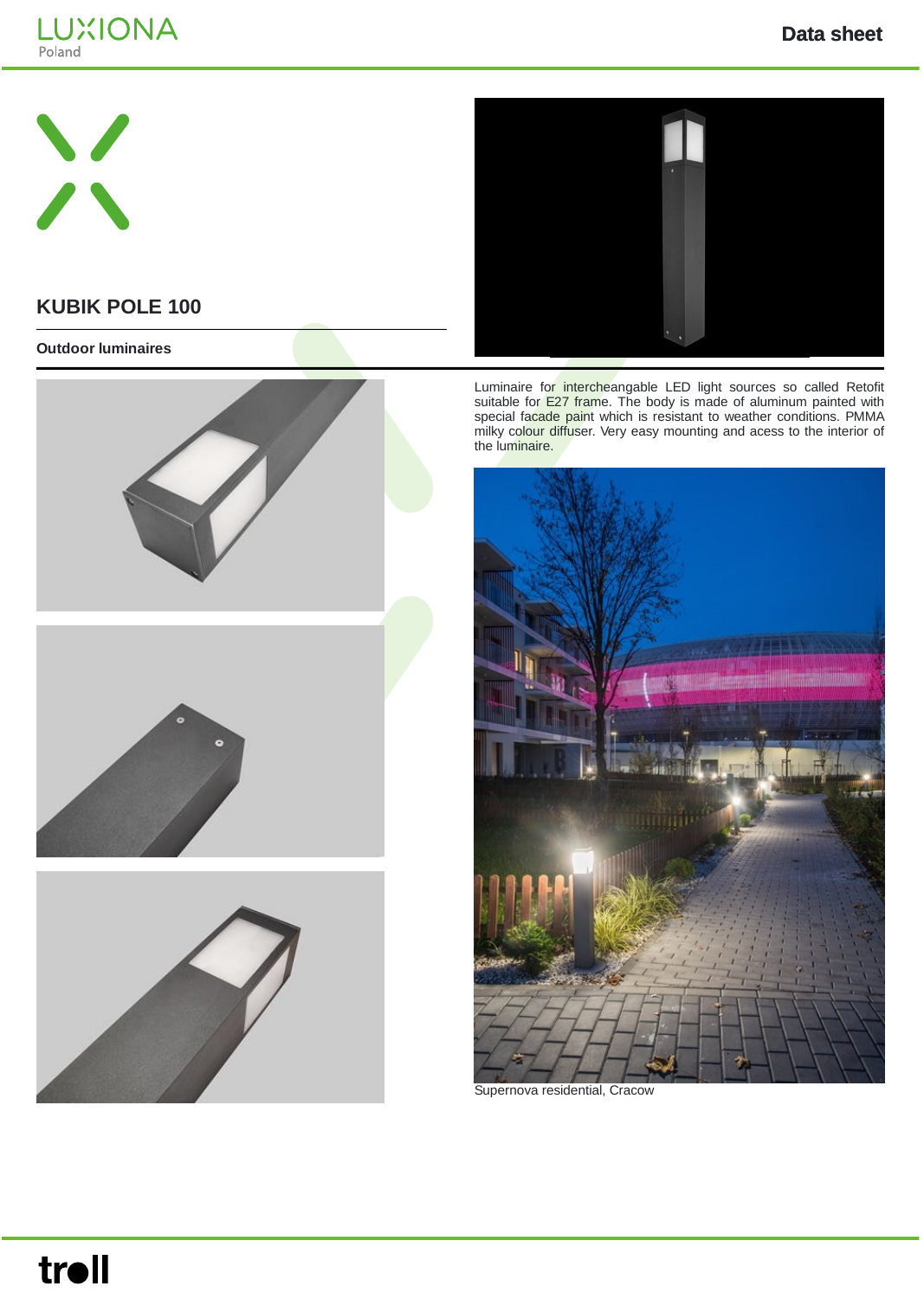$|c \in$  $\left(\bigoplus\right)$  $\left| \mathsf{P}_{65} \right|$  $\mathbb{I}\mathsf{K}$ 

#### **Main parameters:**

| <b>Name</b>    | Luminous flux LED [lm]     | Power of luminaire [W]     | Color <sub>[K]</sub>       | Dimensions A x B x H<br>[mm] |
|----------------|----------------------------|----------------------------|----------------------------|------------------------------|
| KUBIK POLE 100 | depending on applied light | depending on applied light | depending on applied light | $100 \times 100 \times 740$  |
| 1S             | source                     | source                     | source                     |                              |
| KUBIK POLE 100 | depending on applied light | depending on applied light | depending on applied light | $100 \times 100 \times 740$  |
| 4S             | source                     | source                     | source                     |                              |

#### **Technical drawing:**



#### **Light and electrical features:**

| Light source                        | RETROFIT E27 (not included)          |
|-------------------------------------|--------------------------------------|
| <b>Voltage</b>                      | 220240 V, 5060 Hz                    |
| Lifetime of LED sources [h]         | depending on applied light<br>source |
| Lx/By                               | depending on applied light<br>source |
| <b>CRI</b>                          | depending on applied light<br>source |
| <b>SDCM (LED sources)</b>           | depending on applied light<br>source |
| Operating temperature range<br>[°C] |                                      |
| <b>Driver</b>                       | none                                 |

\* Variant to specify when ordering

## **Additional information:**

The beam directions of luminaires-see the following page.

#### Note: The power shown refers to the whole system (tolerance +/- 10%). The given luminous flux refers to LED light sources (tolerance +/- 10% depends on the value of the colour temperature). Technical data may be changed. Photos of the luminaires may differ from reality. Date of last update: 02-07-2022

troll

#### **Mechanical features:**

| <b>Assembly</b> | for the ground                                                               |
|-----------------|------------------------------------------------------------------------------|
| <b>Material</b> | aluminum                                                                     |
| Color           | <b>RAL 9005 (black)</b><br>RAL 7016 (anthracite, metallic, fine structure) * |
| <b>Diffuser</b> | <b>PMMA</b> opal                                                             |